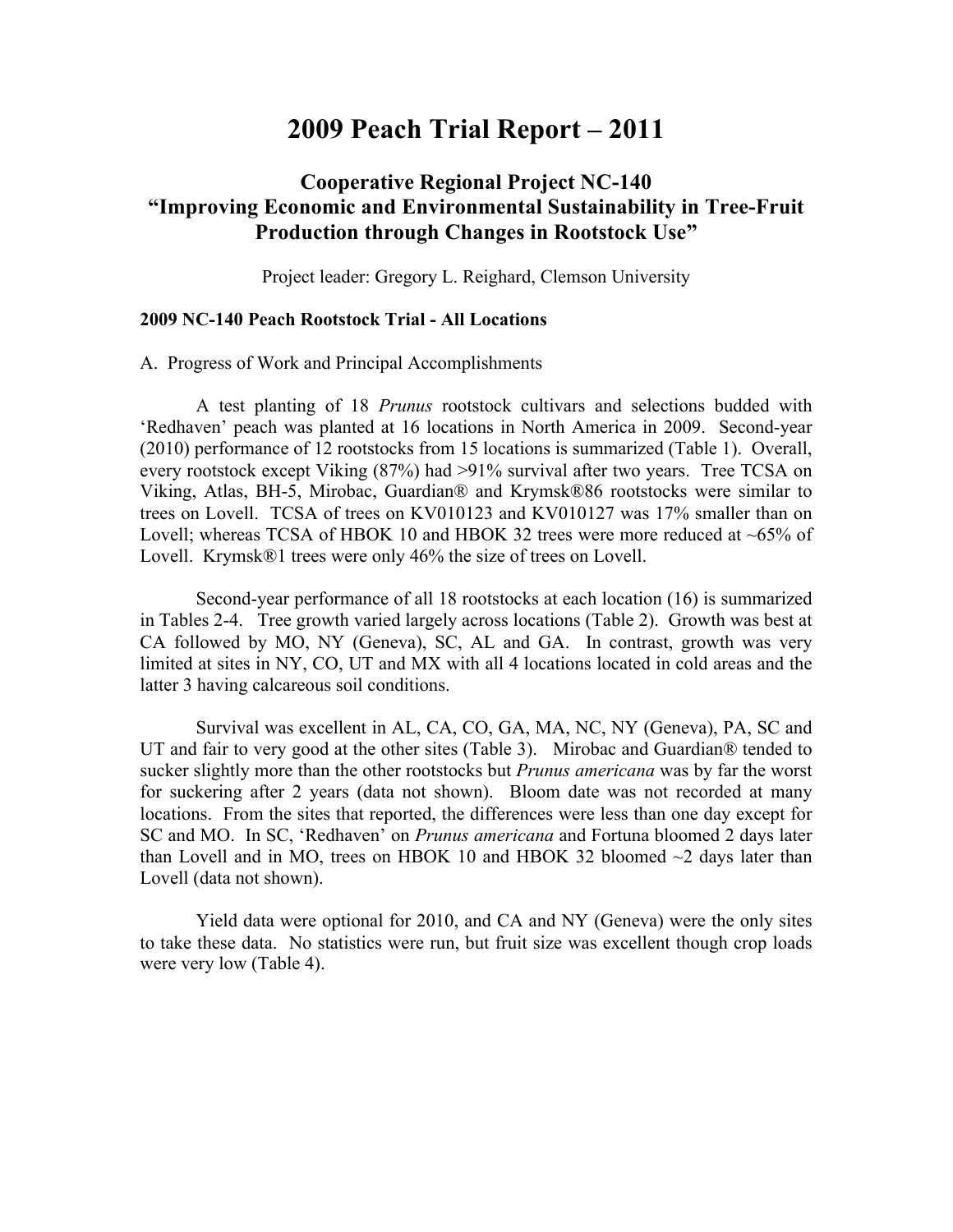| Table 1. Second-year performance of Redhaven on 12 rootstocks                              |                       |    |                        |             |             |             |  |  |  |  |  |
|--------------------------------------------------------------------------------------------|-----------------------|----|------------------------|-------------|-------------|-------------|--|--|--|--|--|
| at 15 locations as part of Cooperative Regional Project NC-140.                            |                       |    |                        |             |             |             |  |  |  |  |  |
|                                                                                            |                       |    |                        |             |             |             |  |  |  |  |  |
|                                                                                            | Survival <sup>Z</sup> |    | <b>TCSA</b>            |             |             | No. of      |  |  |  |  |  |
|                                                                                            | $(\%)$                |    | $\text{(cm}^2\text{)}$ |             | rootsuckers |             |  |  |  |  |  |
| Rootstock cultivar                                                                         | Fall 2010             |    | Fall 2010              |             |             | Fall 2010   |  |  |  |  |  |
|                                                                                            |                       |    |                        |             |             |             |  |  |  |  |  |
| Viking                                                                                     | 87.2                  | b  | 35.8                   | a           | 0.1         | cd          |  |  |  |  |  |
| Atlas                                                                                      | 91.6                  | ab | 34.5                   | a           | 0.1         | cd          |  |  |  |  |  |
| <b>BH-5</b>                                                                                | 91.5                  | ab | 36.6                   | a           | 0.3         | bcd         |  |  |  |  |  |
| Mirobac                                                                                    | 96.6                  | a  | 37.0                   | a           | 0.5         | ab          |  |  |  |  |  |
| Guardian®                                                                                  | 97.5                  | a  | 34.3                   | a           | 0.6         | a           |  |  |  |  |  |
| Lovell                                                                                     | 97.5                  | a  | 34.7                   | a           | 0.3         | bcd         |  |  |  |  |  |
| KV010123                                                                                   | 95.7                  | a  | 28.7                   | b           | 0.4         | abc         |  |  |  |  |  |
| KV010127                                                                                   | 97.4                  | a  | 28.8                   | b           | 0.5         | ab          |  |  |  |  |  |
| Krymsk®86 (Kuban 86)                                                                       | 95.7                  | a  | 33.5                   | ab          | 0.1         | cd          |  |  |  |  |  |
| HBOK 10                                                                                    | 96.6                  | a  | 22.7                   | $\mathbf c$ | 0.0         | $\mathbf d$ |  |  |  |  |  |
| HBOK 32                                                                                    | 91.7                  | ab | 22.7                   | $\mathbf c$ | 0.1         | cd          |  |  |  |  |  |
| Krymsk®1 (VVA-1)                                                                           | 93.3                  | ab | 16.1                   | d           | 0.3         | bcd         |  |  |  |  |  |
|                                                                                            |                       |    |                        |             |             |             |  |  |  |  |  |
| <sup>Z</sup> Mean separation within columns by Duncan's multiple range test ( $P = 0.05$ ) |                       |    |                        |             |             |             |  |  |  |  |  |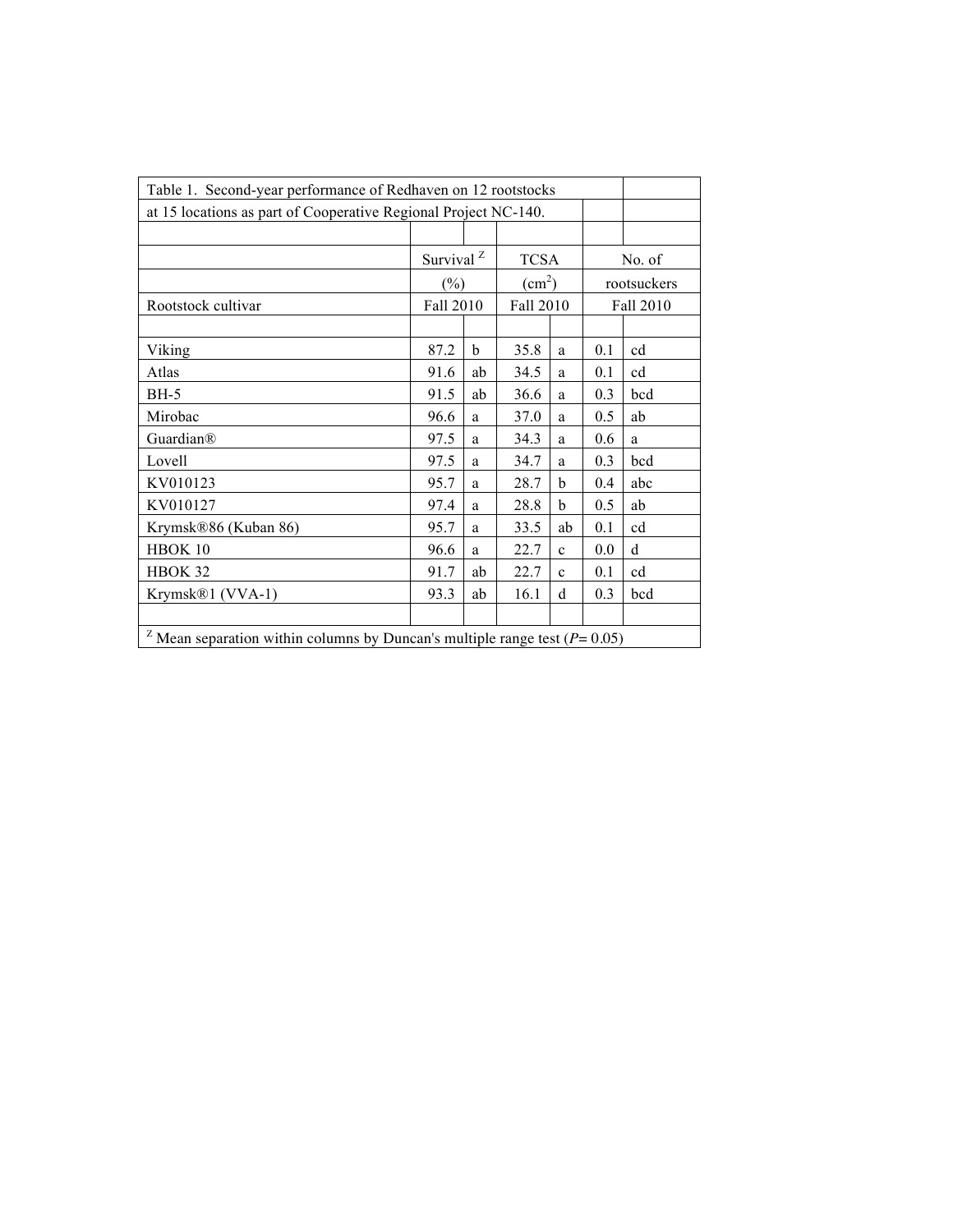| Table 2. Trunk cross-sectional area $(cm2)$ by location of Redhaven on various rootstocks after two growing |                |             |      |            |      |          |      |                         |       |                 |      |          |      |                      |                 |              |
|-------------------------------------------------------------------------------------------------------------|----------------|-------------|------|------------|------|----------|------|-------------------------|-------|-----------------|------|----------|------|----------------------|-----------------|--------------|
| seasons in the 2009 NC-140 Peach Rootstock Trial. <sup>2</sup>                                              |                |             |      |            |      |          |      |                         |       |                 |      |          |      |                      |                 |              |
|                                                                                                             |                |             |      |            |      |          |      |                         |       |                 |      |          |      |                      |                 |              |
|                                                                                                             | <b>Alabama</b> |             |      | California |      | Colorado |      | Georgia                 |       | <b>Illinois</b> |      | Kentucky |      | <b>Massachusetts</b> | <b>Missouri</b> |              |
| <b>Rootstock</b>                                                                                            |                |             |      |            |      |          |      |                         |       |                 |      |          |      |                      |                 |              |
| cultivar                                                                                                    |                |             |      |            |      |          |      |                         |       |                 |      |          |      |                      |                 |              |
| Viking                                                                                                      | 42.4           | bc          | 69.1 | ab         | 12.5 | abc      | 41.3 | $\mathbf{c}$            | 22.7  | abc             | 24.8 | ab       | 32.0 | abc                  | 62.1            | abc          |
| Atlas                                                                                                       | 39.9           | bc          | 69.6 | ab         | 14.6 | a        | 46.5 | abc                     | 16.5  | bcd             | 23.6 | abc      | 30.5 | bc                   | 45.9            | $\mathbf c$  |
| $BH-5$                                                                                                      | 46.5           | ab          | 80.1 | a          | 13.1 | ab       | 46.8 | abc                     | 22.0  | a-d             | 24.9 | ab       | 29.4 | bc                   | 47.5            | $\mathbf{c}$ |
| Mirobac                                                                                                     | 53.8           | a           | 50.3 | cd         | 8.3  | efg      | 49.9 | a                       | 24.7  | ab              | 27.7 | a        | 29.5 | bc                   | 69.6            | a            |
| Guardian®                                                                                                   | 51.4           | a           | 73.2 | ab         | 12.2 | a-d      | 49.1 | ab                      | 15.7  | cd              | 22.4 | abc      | 36.1 | a                    | 51.4            | abc          |
| Lovell                                                                                                      | 34.7           | cd          | 82.8 | $\rm{a}$   | 10.3 | $b-e$    | 46.8 | abc                     | 28.6  | a               | 20.6 | bcd      | 31.8 | abc                  | 56.1            | abc          |
| KV010123                                                                                                    | 26.7           | def         | 74.5 | ab         | 6.1  | fg       | 42.8 | bc                      | 15.7  | cd              | 17.9 | cde      | 26.6 | cd                   | 67.6            | a            |
| KV010127                                                                                                    | 26.8           | def         | 63.1 | bc         | 10.5 | b-e      | 48.9 | ab                      | 20.3  | a-d             | 20.2 | bcd      | 28.6 | bc                   | 50.3            | abc          |
| Krymsk®86                                                                                                   |                |             |      |            |      |          |      |                         |       |                 |      |          |      |                      |                 |              |
| (Kuban 86)                                                                                                  | 35.2           | cd          | 69.7 | ab         | 11.0 | a-e      | 49.7 | a                       | 19.3  | bcd             | 25.4 | ab       | 28.4 | bc                   | 66.4            | ab           |
| Empyrean®2                                                                                                  |                |             |      |            |      |          |      |                         |       |                 |      |          |      |                      |                 |              |
| (Penta)                                                                                                     | 30.7           | de          | 50.3 | cd         | 11.1 | a-e      | 24.1 | $\operatorname{\sf ef}$ | ---   |                 | ---  |          | 32.5 | ab                   | 55.7            | abc          |
| Empyrean®3                                                                                                  |                |             |      |            |      |          |      |                         |       |                 |      |          |      |                      |                 |              |
| (Tetra)                                                                                                     | ---            |             | ---  |            | ---  |          | ---  |                         | $---$ |                 | ---  |          | ---  |                      | ---             |              |
| Imperial                                                                                                    |                |             |      |            |      |          |      |                         |       |                 |      |          |      |                      |                 |              |
| California                                                                                                  |                |             |      |            | 9.1  | $c-f$    | 27.7 | de                      | ---   |                 |      |          | ---  |                      |                 |              |
| HBOK 10                                                                                                     | 9.2            | $\mathbf h$ | 48.6 | cd         | 8.8  | def      | 23.5 | $\mathsf{ef}$           | 21.3  | a-d             | 15.5 | de       | 28.2 | bc                   | 46.2            | $\mathbf{c}$ |
| HBOK 32                                                                                                     | 14.5           | gh          | 39.5 | de         | 8.5  | def      | 20.9 | fg                      | 20.7  | a-d             | 17.3 | cde      | 29.6 | bc                   | 42.9            | $\mathbf c$  |
| Prunus                                                                                                      |                |             |      |            |      |          |      |                         |       |                 |      |          |      |                      |                 |              |
| americana                                                                                                   | ---            |             | 25.0 | e          | 6.8  | fg       | 18.9 | fg                      | 20.5  | a-d             | 18.9 | bcd      | 23.1 | d                    | ---             |              |
| Fortuna                                                                                                     | ---            |             | ---  |            | 11.9 | a-d      | ---  |                         | $---$ |                 | ---  |          | ---  |                      | ---             |              |
| Krymsk®1<br>$(VVA-1)$                                                                                       | 24.8           | ef          | 32.6 | e          | 6.3  | fg       | 14.7 |                         | 13.7  | de              | 12.1 | e        | 17.3 | e                    | 22.0            | $\mathbf d$  |
| Controller 5                                                                                                |                |             |      |            |      |          |      | g                       |       |                 |      |          |      |                      |                 |              |
| $(K146-43)$                                                                                                 | 20.5           | fg          | 32.8 | e          | 5.5  | g        | 33.0 | d                       | 7.5   | e               | 16.8 | cde      | 7.7  | $\mathbf f$          | 42.6            | $\mathbf{c}$ |
|                                                                                                             |                |             |      |            |      |          |      |                         |       |                 |      |          |      |                      |                 |              |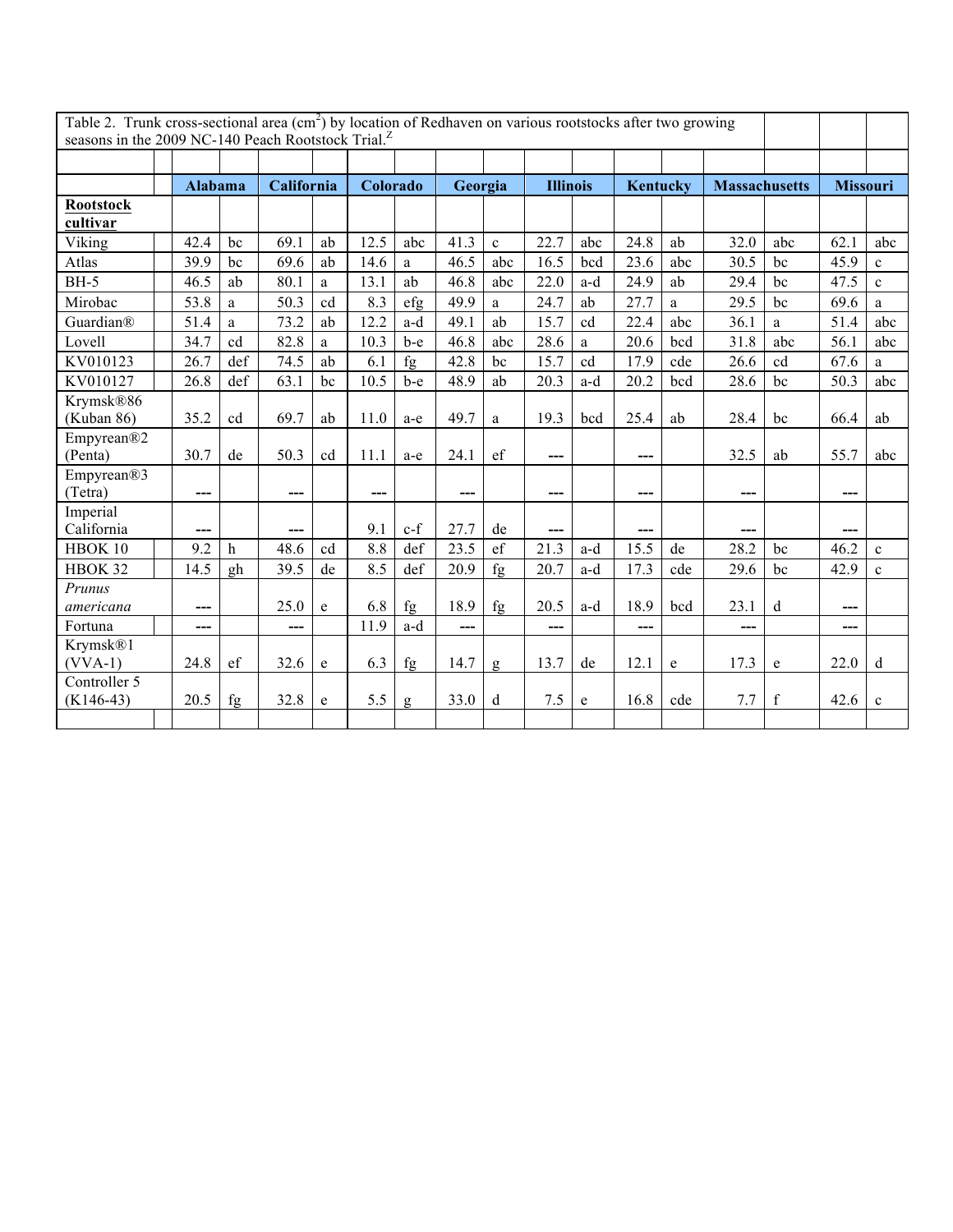Table 2. Trunk cross-sectional area (cm2) by location of Redhaven on various rootstocks after two growing seasons in the 2009 NC-140 Peach Rootstock Trial (continued).z

|                                                |               |              |              |               | <b>New York</b> |          | <b>New York</b> |           |              |              |              |              | Utah        |             | <b>Utah</b>      |              |
|------------------------------------------------|---------------|--------------|--------------|---------------|-----------------|----------|-----------------|-----------|--------------|--------------|--------------|--------------|-------------|-------------|------------------|--------------|
|                                                |               |              | <b>North</b> |               |                 |          | (Hudson         |           |              |              | <b>South</b> |              |             |             | (South           |              |
|                                                | <b>Mexico</b> |              |              | Carolina      |                 | (Geneva) |                 | Valley)   | Pennsylvania |              | Carolina     |              | (Kaysville) |             | Shore)           |              |
| <b>Rootstock</b>                               |               |              |              |               |                 |          |                 |           |              |              |              |              |             |             |                  |              |
| cultivar                                       |               |              |              |               |                 |          |                 |           |              |              |              |              |             |             |                  |              |
| Viking                                         | ---           |              | 31.1         | cde           | 54.3            | ab       | 14.7            | ab        | 32.2         | $\mathbf{a}$ | 44.8         | bcd          | 27.4        | ab          | 13.1             | a            |
| Atlas                                          | ---           |              | 31.9         | bcd           | 56.5            | ab       | 17.6            | a         | 31.5         | a            | 44.5         | bcd          | 25.2        | abc         | 13.8             | a            |
| $BH-5$                                         | 22.7          | a            | 38.8         | ab            | 57.3            | ab       | 9.7             | b-e       | 28.7         | abc          | 47.7         | ab           | 27.9        | a           | 16.7             | a            |
| Mirobac                                        | ---           |              | 41.8         | a             | 56.8            | ab       | 9.1             | $b-e$     | 29.8         | ab           | 52.3         | a            | 20.7        | cd          | 13.3             | a            |
| Guardian®                                      | 18.3          | ab           | 25.9         | $c-f$         | 55.0            | ab       | 14.2            | abc       | 28.0         | a-d          | 45.5         | bc           | 23.4        | a-d         | 8.6              | $\mathbf b$  |
| Lovell                                         | 19.6          | ab           | 32.6         | bc            | 57.5            | ab       | 12.2            | a-d       | 27.0         | a-d          | 44.4         | bcd          | 22.5        | a-d         | 6.1              | bc           |
| KV010123                                       | 14.0          | bc           | 23.4         | $\mathrm{ef}$ | 22.4            | gh       | 8.3             | b-e       | 23.4         | cd           | 39.4         | d            | 21.4        | bcd         | 5.4              | bc           |
| KV010127                                       | 17.1          | ab           | 24.2         | def           | 32.4            | efg      | 11.4            | a-e       | 23.1         | bcd          | 40.9         | cd           | 20.2        | cd          | 5.9              | bc           |
| Krymsk®86                                      |               |              |              |               |                 |          |                 |           |              |              |              |              |             |             |                  |              |
| (Kuban 86)                                     | 15.8          | abc          | 26.3         | $c-f$         | 45.8            | bcd      | 6.6             | cde       | 25.2         | bcd          | 40.9         | cd           | 21.9        | a-d         | 9.1              | $\mathbf b$  |
| Empyrean®2                                     |               |              |              |               |                 |          |                 |           |              |              |              |              |             |             |                  |              |
| (Penta)                                        | 17.6          | ab           | 24.4         | def           | 41.7            | cde      | 3.9             | ${\bf e}$ | 22.8         | cd           | 32.1         | e            | 17.1        | de          | 7.3              | $\mathbf b$  |
| Empyrean <sup>®3</sup>                         |               |              |              |               |                 |          |                 |           |              |              |              |              |             |             |                  |              |
| (Tetra)                                        | ---           |              | ---          |               | $---$           |          | $---$           |           | ---          |              | 27.5         | efg          | $---$       |             | $---$            |              |
| Imperial                                       |               |              |              |               |                 |          |                 |           |              |              |              |              |             |             |                  |              |
| California                                     | ---           |              | 14.1         | gh            | 30.6            | fg       | 7.2             | b-e       | 22.6         | $\mathbf d$  | 26.8         | e-h          | 16.9        | de          | ---              |              |
| HBOK 10                                        | 11.5          | bc           | 12.0         | h             | 48.7            | abc      | 10.0            | a-e       | 23.2         | cd           | 27.4         | efg          | 18.0        | de          | 5.5              | bc           |
| HBOK 32                                        | 18.8          | ab           | 11.5         | $\mathbf h$   | 59.1            | a        | 10.0            | a-e       | 24.4         | cd           | 22.8         | ghi          | 17.6        |             | $\overline{5.6}$ | bc           |
| Prunus                                         |               |              |              |               |                 |          |                 |           |              |              |              |              |             |             |                  |              |
| americana                                      | ---           |              | 15.6         | gh            | 36.5            | def      | 11.4            | a-e       | 24.8         | bcd          | 21.3         | hi           | 12.6        | ef          | 8.4              | $\mathbf b$  |
| Fortuna                                        | ---           |              | 15.5         | gh            | 56.4            | ab       | 12.4            | a-d       | 27.7         | a-d          | 29.6         | ef           | ---         |             | ---              |              |
| Krymsk <sup>®1</sup><br>$(VVA-1)$              | 13.4          | bc           | 12.0         | h             | 26.2            | fgh      | 4.6             | de        | 12.9         | e            | 20.3         | $\mathbf{i}$ | 12.0        | ef          | 7.8              | $\mathbf b$  |
| Controller 5                                   |               |              |              |               |                 |          |                 |           |              |              |              |              |             |             |                  |              |
| $(K146-43)$                                    | 7.9           | $\mathbf{c}$ | 20.9         | fg            | 18.5            | h        | ---             |           | 15.4         | e            | 25.1         | $f-i$        | 7.5         | $\mathbf f$ | 3.1              | $\mathbf{c}$ |
|                                                |               |              |              |               |                 |          |                 |           |              |              |              |              |             |             |                  |              |
| $Z$ Mean separation within columns by Duncan's |               |              |              |               |                 |          |                 |           |              |              |              |              |             |             |                  |              |
| multiple range test ( $P = 0.05$ )             |               |              |              |               |                 |          |                 |           |              |              |              |              |             |             |                  |              |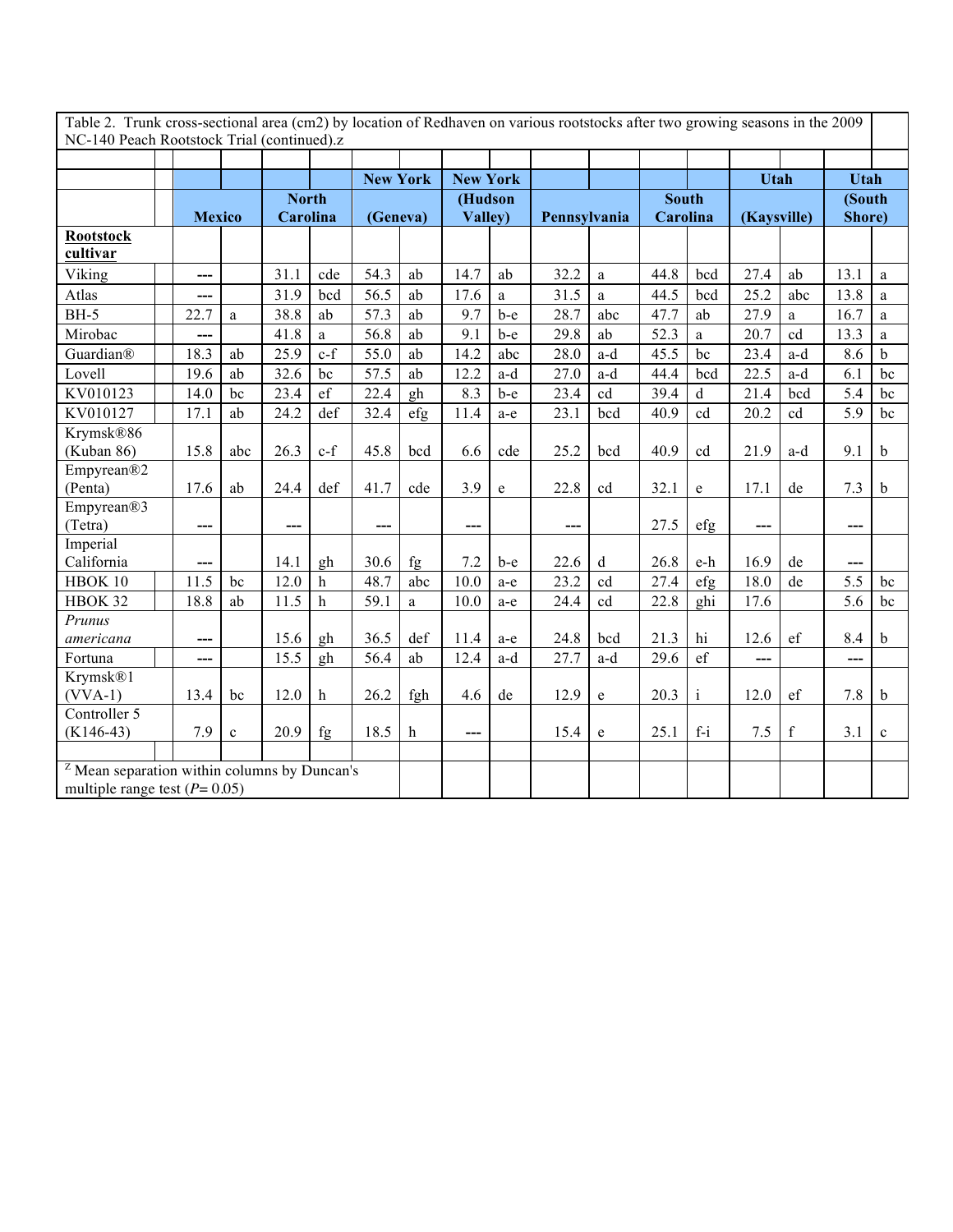| Table 3. Tree survival (%) by location of Redhaven on various rootstocks after two growing seasons as part of the 2009<br>NC-140 Peach Rootstock Trial. <sup>Z</sup> |                |              |     |              |       |             |     |         |     |                 |     |             |                      |   |                 |             |
|----------------------------------------------------------------------------------------------------------------------------------------------------------------------|----------------|--------------|-----|--------------|-------|-------------|-----|---------|-----|-----------------|-----|-------------|----------------------|---|-----------------|-------------|
|                                                                                                                                                                      |                |              |     |              |       |             |     |         |     |                 |     |             |                      |   |                 |             |
|                                                                                                                                                                      |                |              |     |              |       |             |     |         |     |                 |     |             |                      |   |                 |             |
|                                                                                                                                                                      | <b>Alabama</b> |              |     | California   |       | Colorado    |     | Georgia |     | <b>Illinois</b> |     | Kentucky    | <b>Massachusetts</b> |   | <b>Missouri</b> |             |
| <b>Rootstock</b>                                                                                                                                                     |                |              |     |              |       |             |     |         |     |                 |     |             |                      |   |                 |             |
| cultivar                                                                                                                                                             |                |              |     |              |       |             |     |         |     |                 |     |             |                      |   |                 |             |
| Viking                                                                                                                                                               | 100            | a            | 100 | a            | 50    | $\mathbf b$ | 75  | b       | 100 | a               | 75  | a           | 100                  | a | 50              | $\mathbf b$ |
| Atlas                                                                                                                                                                | 100            | a            | 100 | a            | 88    | a           | 100 | a       | 63  | b               | 100 | a           | 100                  | a | 63              | ab          |
| $BH-5$                                                                                                                                                               | 100            | a            | 100 | a            | 100   | a           | 100 | a       | 88  | ab              | 50  | $\mathbf b$ | 100                  | a | 75              | ab          |
| Mirobac                                                                                                                                                              | 100            | a            | 100 | a            | 88    | a           | 100 | a       | 88  | ab              | 100 | a           | 100                  | a | 100             | a           |
| Guardian®                                                                                                                                                            | 100            | a            | 100 | a            | 88    | a           | 100 | a       | 88  | ab              | 100 | a           | 100                  | a | 88              | ab          |
| Lovell                                                                                                                                                               | 100            | a            | 100 | a            | 100   | a           | 100 | a       | 100 | a               | 100 | a           | 100                  | a | 88              | ab          |
| KV010123                                                                                                                                                             | 100            | a            | 100 | a            | 88    | a           | 100 | a       | 75  | $\mathbf b$     | 88  | a           | 100                  | a | 88              | ab          |
| KV010127                                                                                                                                                             | 100            | a            | 100 | a            | 100   | a           | 100 | a       | 100 | a               | 100 | a           | 100                  | a | 100             | a           |
| Krymsk®86                                                                                                                                                            |                |              |     |              |       |             |     |         |     |                 |     |             |                      |   |                 |             |
| (Kuban 86)                                                                                                                                                           | 100            | a            | 100 | a            | 88    | a           | 100 | a       | 63  | b               | 100 | a           | 100                  | a | 100             | a           |
| Empyrean®2                                                                                                                                                           |                |              |     |              |       |             |     |         |     |                 |     |             |                      |   |                 |             |
| (Penta)                                                                                                                                                              | 100            | a            | 75  | <sub>b</sub> | 88    | a           | 100 | a       | --- |                 | --- |             | 100                  | a | 83              | ab          |
| Empyrean®3                                                                                                                                                           |                |              |     |              |       |             |     |         |     |                 |     |             |                      |   |                 |             |
| (Tetra)                                                                                                                                                              | ---            |              | --- |              | $---$ |             | --- |         | --- |                 | --- |             | $---$                |   | $---$           |             |
| Imperial                                                                                                                                                             |                |              |     |              |       |             |     |         |     |                 |     |             |                      |   |                 |             |
| California                                                                                                                                                           | ---            |              | --- |              | 100   | a           | 100 | a       | --- |                 | --- |             | ---                  |   | ---             |             |
| HBOK 10                                                                                                                                                              | 100            | a            | 100 | a            | 100   | a           | 100 | a       | 88  | ab              | 100 | a           | 100                  | a | 63              | ab          |
| HBOK 32                                                                                                                                                              | 88             | <sub>b</sub> | 100 | a            | 100   | a           | 88  | ab      | 88  | ab              | 88  | a           | 100                  | a | 50              | $\mathbf b$ |
| Prunus americana                                                                                                                                                     | ---            |              | 75  | b            | 100   | a           | 88  | ab      | 100 | $\mathbf{a}$    | 100 | a           | 100                  | a | ---             |             |
| Fortuna                                                                                                                                                              | ---            |              | --- |              | 88    | a           | --- |         | --- |                 | --- |             | ---                  |   | ---             |             |
| Krymsk®1                                                                                                                                                             |                |              |     |              |       |             |     |         |     |                 |     |             |                      |   |                 |             |
| $(VVA-1)$                                                                                                                                                            | 100            | a            | 100 | a            | 88    | a           | 100 | a       | 88  | ab              | 100 | a           | 100                  | a | 63              | ab          |
| Controller 5                                                                                                                                                         |                |              |     |              |       |             |     |         |     |                 |     |             |                      |   |                 |             |
| $(K146-43)$                                                                                                                                                          | 100            | a            | 100 | a            | 100   | a           | 100 | a       | 88  | ab              | 100 | a           | 100                  | a | 100             | a           |
|                                                                                                                                                                      |                |              |     |              |       |             |     |         |     |                 |     |             |                      |   |                 |             |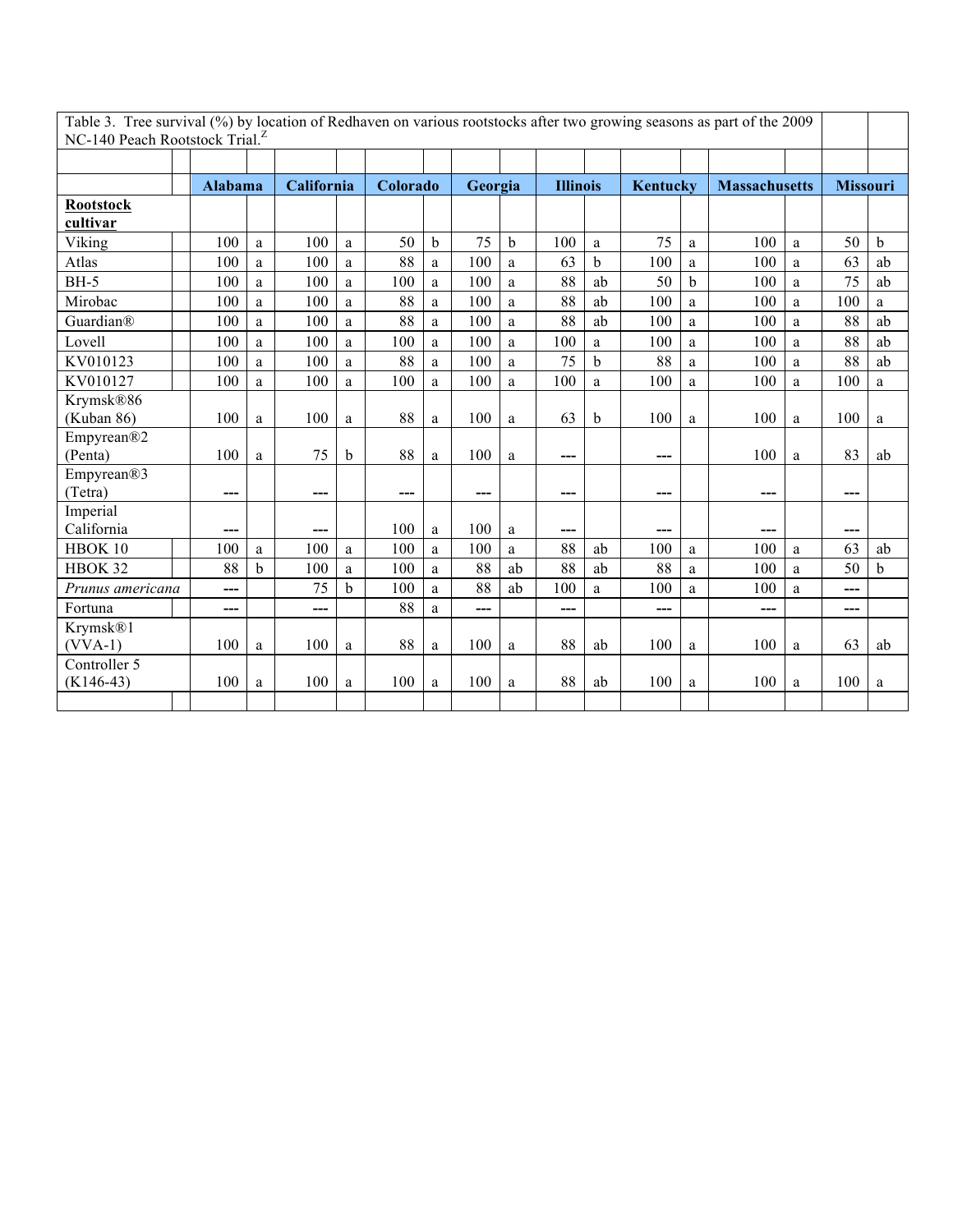| Table 3. Tree survival (%) by location of Redhaven on various rootstocks after two growing seasons as part of the 2009 NC- |  |
|----------------------------------------------------------------------------------------------------------------------------|--|
| 140 Peach Rootstock Trial (continued).z                                                                                    |  |

|                                                                  |     |     |               |              |    |     | <b>New York</b> |         | <b>New York</b> |              |              |              |   | <b>Utah</b> |             | <b>Utah</b> |              |
|------------------------------------------------------------------|-----|-----|---------------|--------------|----|-----|-----------------|---------|-----------------|--------------|--------------|--------------|---|-------------|-------------|-------------|--------------|
|                                                                  |     |     |               | <b>North</b> |    |     |                 | (Hudson |                 |              |              | <b>South</b> |   |             |             | (South      |              |
|                                                                  |     |     | <b>Mexico</b> | Carolina     |    |     | (Geneva)        |         | Valley)         | Pennsylvania |              | Carolina     |   | (Kaysville) |             | Shore)      |              |
| <b>Rootstock</b>                                                 |     |     |               |              |    |     |                 |         |                 |              |              |              |   |             |             |             |              |
| cultivar                                                         |     |     |               |              |    |     |                 |         |                 |              |              |              |   |             |             |             |              |
| Viking                                                           |     | --- |               | 100          | a  | 100 | a               | 100     | a               | 88           | $\mathbf b$  | 100          | a | 88          | $\mathbf b$ | 88          | $\mathbf b$  |
| Atlas                                                            |     | --- |               | 100          | a  | 100 | a               | 86      | ab              | 88           | b            | 100          | a | 88          | b           | 100         | a            |
| <b>BH-5</b>                                                      |     | 25  | b             | 75           | ab | 100 | a               | 100     | a               | 100          | a            | 100          | a | 88          | b           | 100         | a            |
| Mirobac                                                          |     | --- |               | 100          | a  | 100 | a               | 71      | $\mathbf b$     | 100          | a            | 100          | a | 100         | a           | 100         | a            |
| Guardian®                                                        |     | 88  | $\rm{a}$      | 100          | a  | 100 | $\mathbf{a}$    | 100     | $\mathbf{a}$    | 100          | $\mathbf{a}$ | 100          | a | 100         | a           | 100         | $\mathbf{a}$ |
| Lovell                                                           | 100 |     | a             | 88           | ab | 100 | a               | 83      | ab              | 100          | a            | 100          | a | 100         | a           | 100         | a            |
| KV010123                                                         | 100 |     | a             | 100          | a  | 100 | a               | 100     | a               | 100          | a            | 100          | a | 100         | a           | 100         | a            |
| KV010127                                                         |     | 75  | a             | 100          | a  | 83  | b               | 86      | ab              | 88           | $\mathbf b$  | 100          | a | 100         | a           | 100         | a            |
| Krymsk®86                                                        |     |     |               |              |    |     |                 |         |                 |              |              |              |   |             |             |             |              |
| (Kuban 86)                                                       |     | 75  | a             | 100          | a  | 100 | a               | 80      | ab              | 100          | a            | 100          | a | 100         | a           | 100         | a            |
| Empyrean®2                                                       |     |     |               |              |    |     |                 |         |                 |              |              |              |   |             |             |             |              |
| (Penta)                                                          |     | 75  | a             | 100          | a  | 100 | $\mathbf{a}$    | 83      | ab              | 100          | a            | 100          | a | 100         | a           | 100         | a            |
| Empyrean®3                                                       |     |     |               |              |    |     |                 |         |                 |              |              |              |   |             |             |             |              |
| (Tetra)                                                          |     | --- |               | ---          |    | --- |                 | ---     |                 | ---          |              | 100          | a | ---         |             | ---         |              |
| Imperial                                                         |     |     |               |              |    |     |                 |         |                 |              |              |              |   |             |             |             |              |
| California                                                       |     | --- |               | 100          | a  | 100 | a               | 71      | $\mathbf b$     | 88           | b            | 100          | a | 100         | a           | ---         |              |
| HBOK 10                                                          |     | 75  | a             | 100          | a  | 100 | a               | 100     | a               | 100          | a            | 100          | a | 100         | a           | 100         | a            |
| HBOK 32                                                          |     | 88  | a             | 100          | a  | 88  | ab              | 88      | ab              | 100          | a            | 100          | a | 100         | a           | 100         | a            |
| Prunus americana                                                 |     | --- |               | 75           | ab | 100 | a               | 80      | ab              | 100          | $\rm{a}$     | 100          | a | 100         | a           | 100         | a            |
| Fortuna                                                          |     | --- |               | 100          | a  | 100 | a               | 67      | $\mathbf b$     | 100          | a            | 88           | b | ---         |             | ---         |              |
| Krymsk®1 (VVA-                                                   |     |     |               |              |    |     |                 |         |                 |              |              |              |   |             |             |             |              |
| 1)                                                               |     | 25  | b             | 63           | b  | 100 | a               | 100     | $\mathbf{a}$    | 100          | a            | 100          | a | 100         | a           | 100         | a            |
| Controller 5                                                     |     |     |               |              |    |     |                 |         |                 |              |              |              |   |             |             |             |              |
| $(K146-43)$                                                      | 63  |     | ab            | 88           | ab | 100 | a               | ---     |                 | 100          | a            | 100          | a | 100         | a           | 100         | a            |
|                                                                  |     |     |               |              |    |     |                 |         |                 |              |              |              |   |             |             |             |              |
| <sup>Z</sup> Mean separation within columns by Duncan's multiple |     |     |               |              |    |     |                 |         |                 |              |              |              |   |             |             |             |              |
| range test $(P=0.05)$                                            |     |     |               |              |    |     |                 |         |                 |              |              |              |   |             |             |             |              |